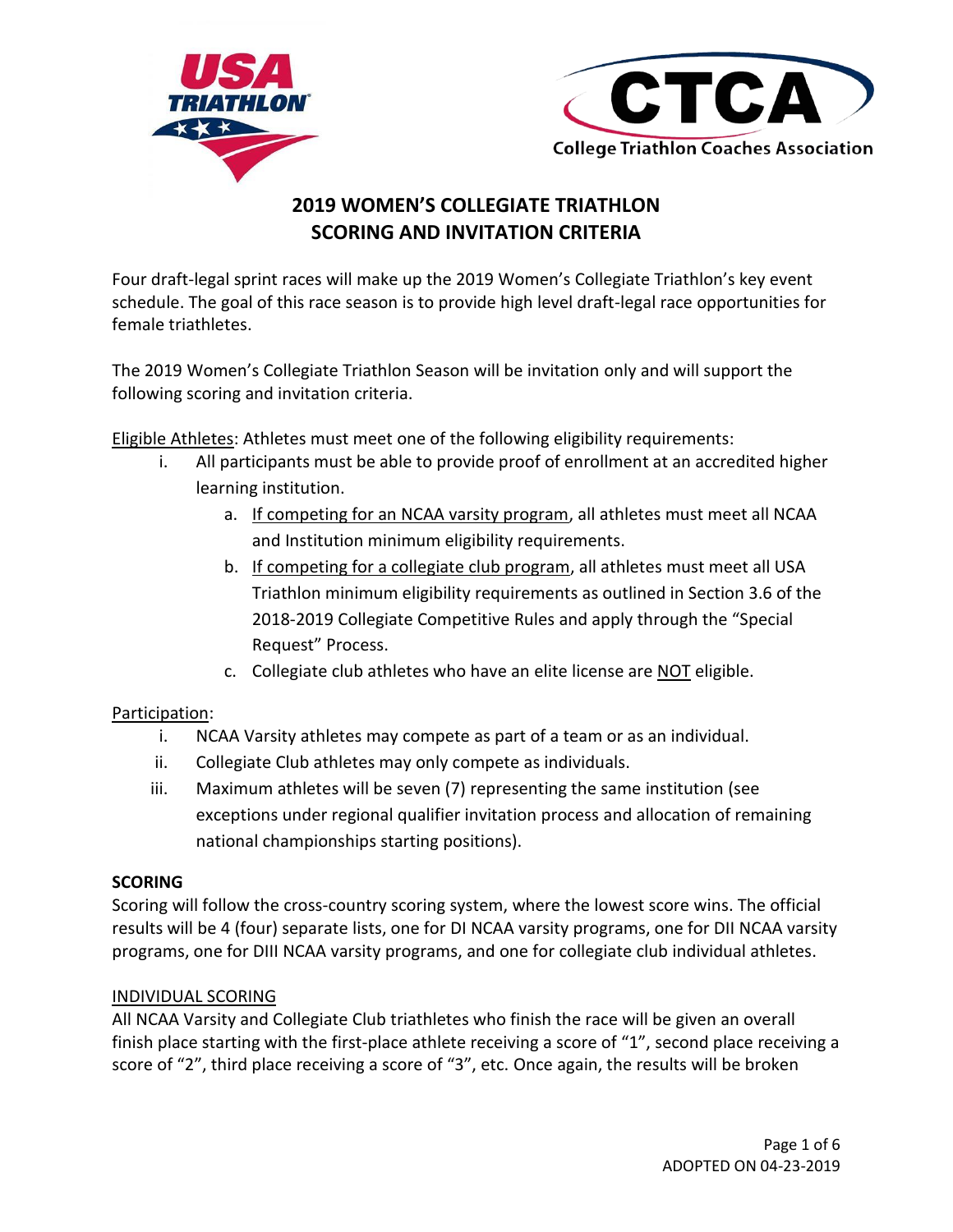down by DI NCAA Varsity athletes, DII, NCAA Varsity athletes, DIII NCAA Varsity athletes, and Collegiate Club athletes.

# NCAA VARSITY TEAM SCORING

NCAA Varsity Team scoring will adhere to the following process:

- i. NCAA Varsity Teams finishing at least three (3) athletes are eligible for team scoring.
- ii. Score will be determined by the total points of the first three finishing triathletes of each NCAA Varsity team. The additional athletes representing the same institution impact the other team's scores through displacement.
- iii. In case of a tie, the third highest finishing athletes from the tied institutions will determine the outcome.

Please note that collegiate clubs will not be eligible for team awards so there will be no collegiate club team scoring.

# **2019 REGIONAL QUALIFIER INVITATION PROCESS**

Invitations to any of the three (3) Regional Qualifiers will be extended in the following order of priority until a full field of athletes has been reached.

- 1. Up to seven (7) athletes from institutions who are listed on the official NCAA Sports Sponsorship List<sup>1</sup> under Women's Triathlon no more than twelve (12) months after signing the NCAA Varsity Women's Triathlon Acknowledgment form OR no more than twelve (12) months after receiving the first installment of the USA Triathlon Women's Emerging Sport Grant.
- 2. Up to seven (7) athletes of those institutions who are recipients of the USA Triathlon Women's Triathlon Emerging Sport Grant. The institution must also be listed on the official NCAA Sports Sponsorship List<sup>1</sup> under Women's Triathlon no more than twelve (12) months after signing the NCAA Varsity Women's Triathlon Acknowledgment form OR no more than twelve (12) months after receiving the first installment of the USA Triathlon Women's Emerging Sport Grant.
- 3. Additional athletes of those institutions who are recipients of the USA Triathlon Women's Triathlon Emerging Sport Grant. The institution must also be listed on the official NCAA Sports Sponsorship List<sup>1</sup> under Women's Triathlon no more than twelve (12) months after signing the NCAA Varsity Women's Triathlon Acknowledgment form OR no more than twelve (12) months after receiving the first installment of the USA Triathlon Women's Emerging Sport Grant. These additional athletes must be identified by their coach prior to the event as not being eligible for awards or scoring. Jessica Welk will contact the coaches regarding the opportunity to register additional athletes and the deadline for doing so.

 $\overline{\phantom{a}}$ <sup>1</sup> <https://web3.ncaa.org/directory/memberList?type=12&sportCode=WTL>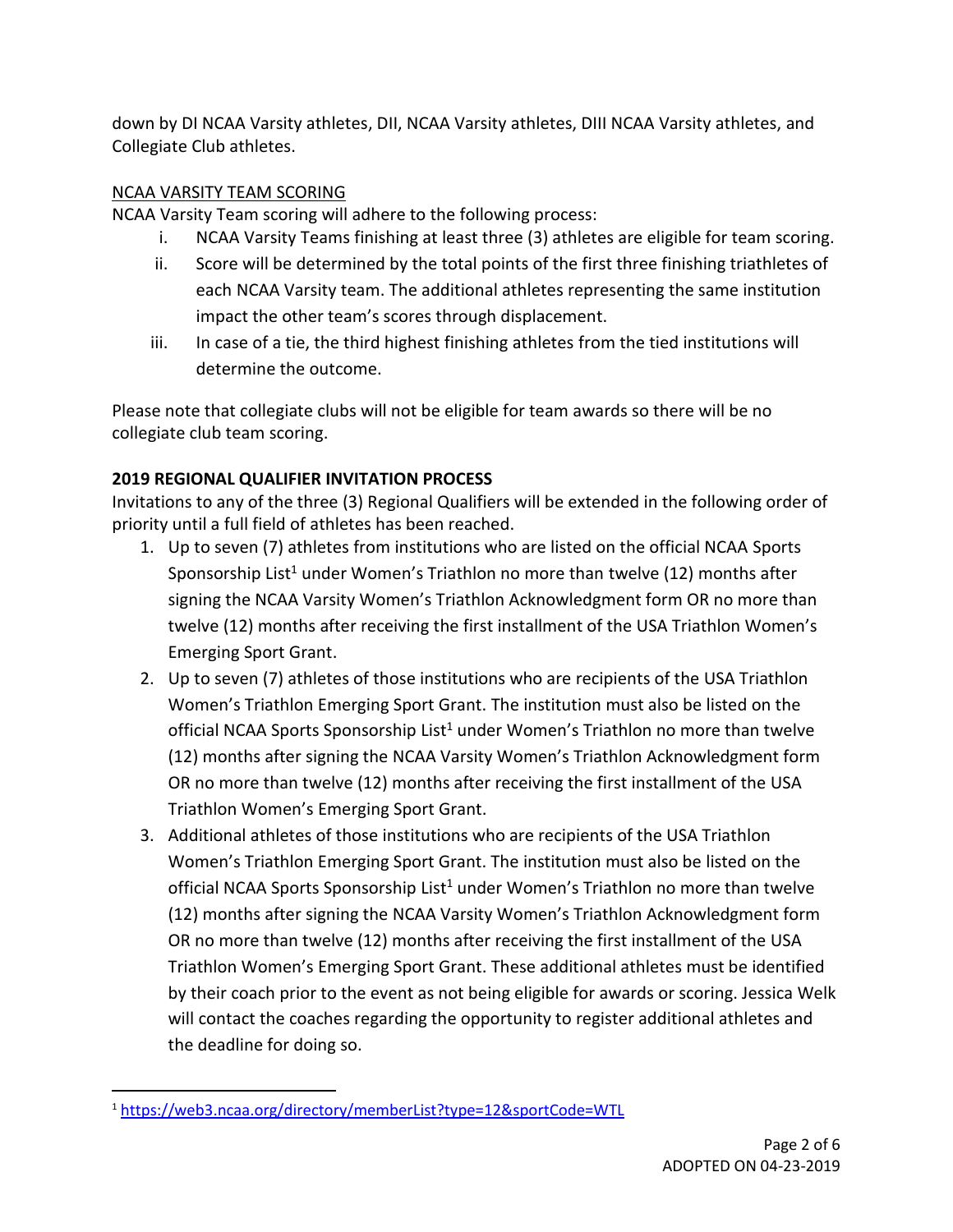- 4. Additional athletes from institutions who are listed on the official NCAA Sports Sponsorship List<sup>1</sup> under Women's Triathlon no more than twelve (12) months after signing the NCAA Varsity Women's Triathlon Acknowledgment form. These additional athletes must be identified by their coach prior to the event as not being eligible for awards or scoring. Jessica Welk will contact the coaches regarding the opportunity to register additional athletes and the deadline for doing so.
- 5. Any triathlete who is part of an USA Triathlon recognized Collegiate Club may **only** compete as an individual. All Club athletes must complete the "Special Request" process (included on page 3). Collegiate Club athletes will not be granted an option to race until one month prior to the first Regional Qualifier. However, a waitlist will be created for each Regional Qualifier so that Collegiate Club athletes will know where they are positioned. No later than two weeks prior to the respective regional qualifier the Special Request Process waitlist (see page #3) will be reviewed. The waitlist will determine if the Collegiate Club athletes can participate in the noted race.

### **SPECIAL REQUEST PROCESS**

 $\overline{\phantom{a}}$ 

Collegiate Club athletes who wish to attend a Regional Qualifier may request a starting position in the race. Requests will be assessed on an individual case basis and invitations will be distributed accordingly. The requests will be available once the corresponding registration is open. All will be processed by Jessica Welk USA Triathlon's High School, Collegiate Club and Women's NCAA Coordinator.

- 1. The Collegiate Club athlete must be able to provide proof of full-time enrollment, as defined by the institution, at an accredited higher learning institution and must be a member of a USAT current recognized Collegiate Club. The proof of enrollment must match the institution of the Collegiate Club.
- 2. The Collegiate Club athlete must include the following information as part of their submission:
	- a. Race results from any 2018 or 2019 USA Triathlon Sanctioned race, or international event. Must include race name, date, number of competing athletes in age group or competition category, location, and distances.
	- b. Splits for swim, bike, and run.
	- c. Note if this was a draft-legal race.
	- d. Note if the individual attended a 2018 Regional Qualifier.
- 3. Any additional information as to why the individual should be granted access into the race.

<sup>1</sup> <https://web3.ncaa.org/directory/memberList?type=12&sportCode=WTL>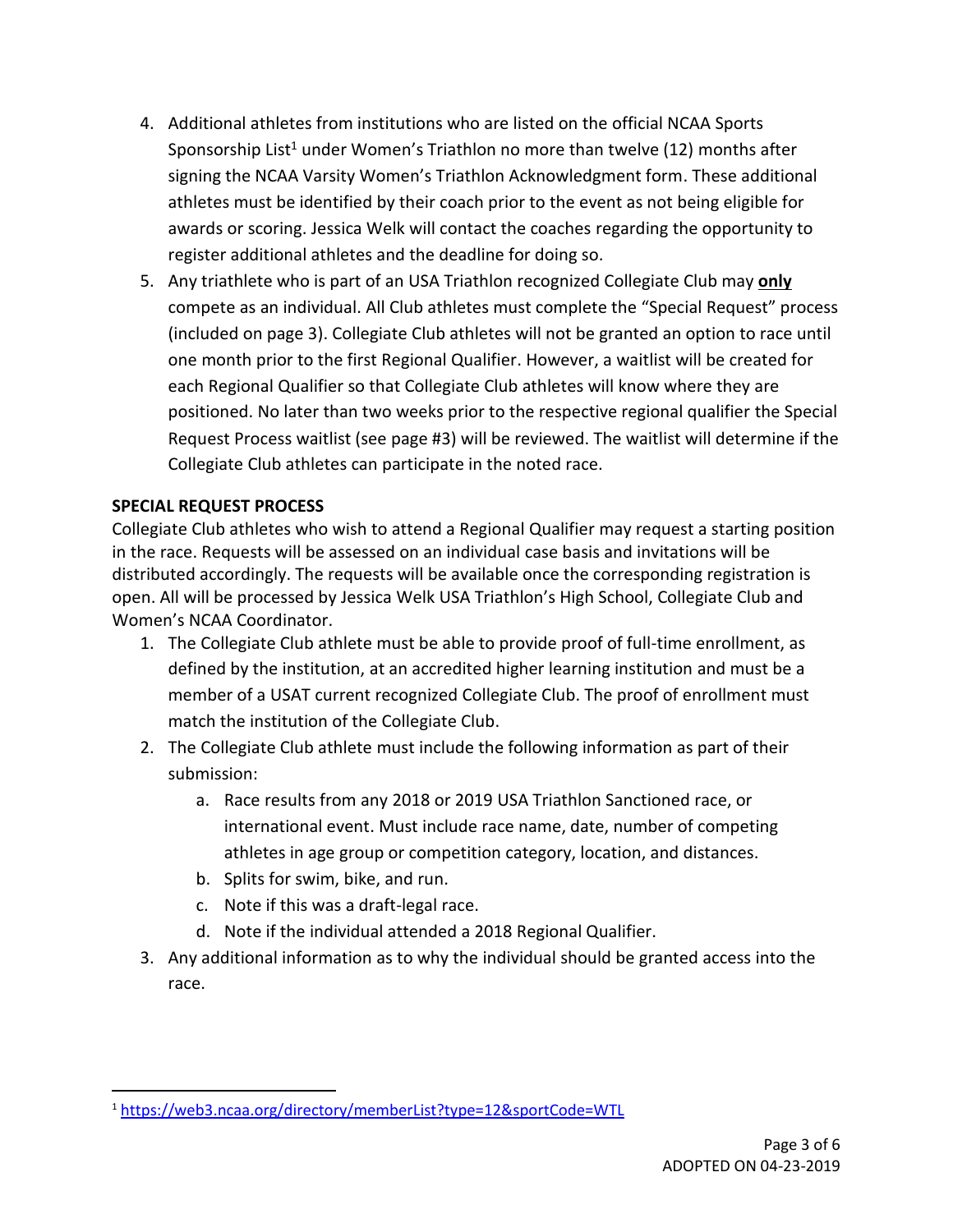### **2019 NATIONAL CHAMPIONSHIPS INVITATION PROCESS**

Invitations to the National Championships will be extended first to those through the "Automatic Qualification Process," and then to those who receive an invitation through the "Allocation of Remaining Start Positions" until a full field of athletes has been reached.

### AUTOMATIC QUALIFICATION

Athletes will automatically qualify for the 2019 Women's Collegiate Triathlon National Championships by one of the following three automatic qualification processes, in priority order:

- 1. Institutions who are recipients of the USA Triathlon Women's Triathlon Emerging Sport Grant that attend at least one Regional Qualifier will automatically qualify five (5) athletes per team. The institution must also be listed on the official NCAA Sports Sponsorship List<sup>1</sup> under Women's Triathlon no more than twelve (12) months after signing the NCAA Varsity Women's Triathlon Acknowledgment form OR no more than twelve (12) months after receiving the first installment of the USA Triathlon Women's Emerging Sport Grant.
- 2. The top two (2) NCAA Varsity teams in DI, DII, and DIII at each Regional Qualifier, based on the team scoring process described under the "Scoring" section will earn an automatic National Championships team qualification for a maximum of seven (7) athletes. The institution must also be listed on the official NCAA Sports Sponsorship List<sup>1</sup> under Women's Triathlon no more than twelve (12) months after signing the NCAA Varsity Women's Triathlon Acknowledgment form OR no more than twelve (12) months after receiving the first installment of the USA Triathlon Women's Emerging Sport Grant. These NCAA Varsity teams will be notified following the Regional Qualifier in which they participated. NCAA Varsity teams can only qualify athletes at one Regional Qualifier. In a case where an institution finishes in the top two (2) teams in a division at multiple Regional Qualifiers, the earliest Regional Qualifier will be used for the Automatic Team Qualification process. At the latter Regional Qualifier, the Automatic Team Qualification spot will roll down to the next highest finishing team in the respective division.
- 3. Individual Automatic Qualification (applies to NCAA Varsity and collegiate club athletes)
	- a. A minimum of five (5) athletes from each Regional Qualifier, who are not represented on a qualifying NCAA Varsity team, will receive pending qualification. Final individual spots will be allocated after the last Regional Qualifier to ensure no individuals competing in the National Championships are from an institution who has an NCAA Varsity team that qualified.
	- b. Individuals can only qualify at one Regional Qualifier. In a case where one individual finishes in an Individual Automatic Qualification position at multiple Regional Qualifiers, the earliest Regional Qualifier will be used for the Individual

 $\overline{\phantom{a}}$ 

<sup>1</sup> <https://web3.ncaa.org/directory/memberList?type=12&sportCode=WTL>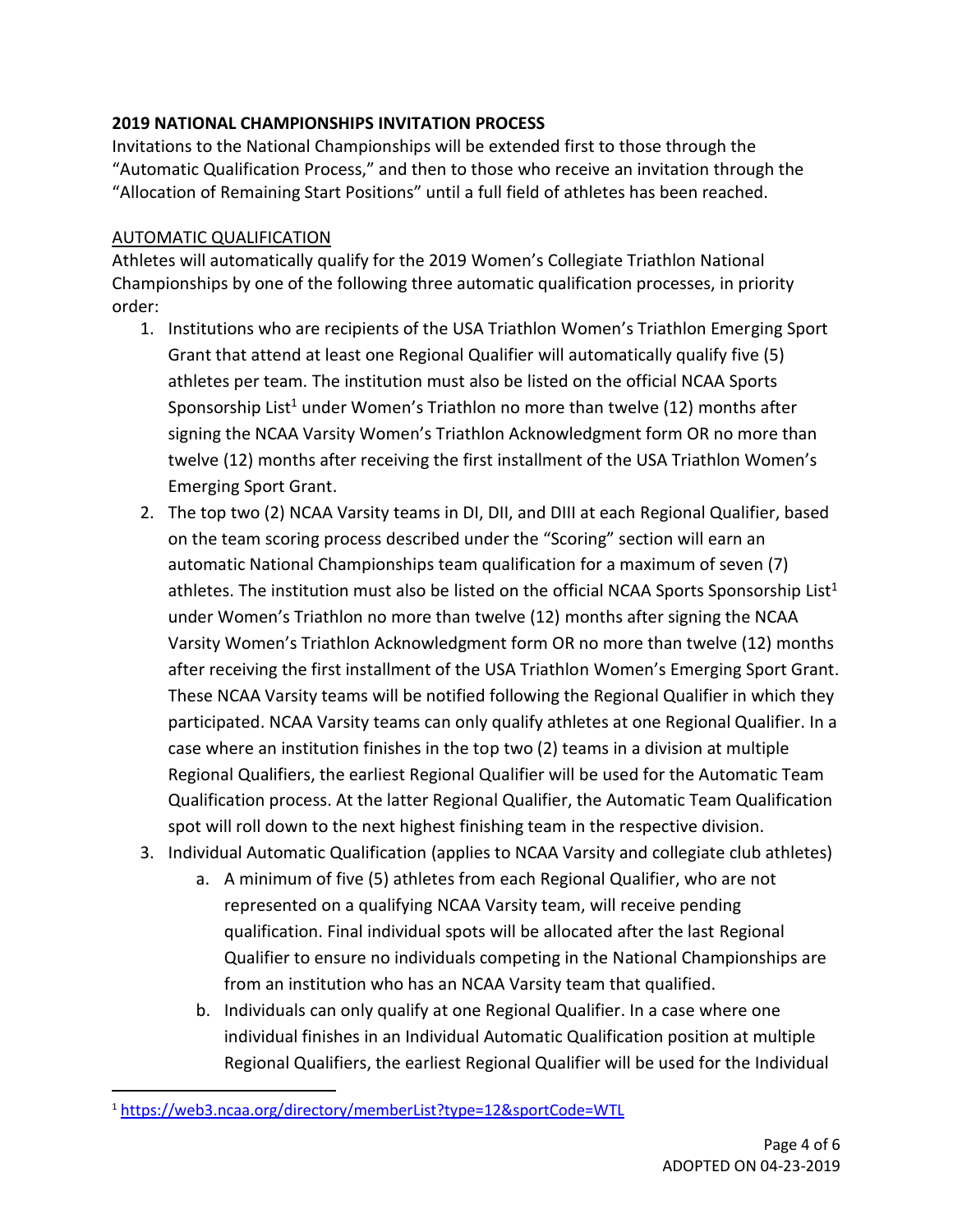Automatic Qualification Process. At the latter Regional Qualifier(s), the Individual Automatic Qualification spot will roll down to the next highest finishing individual.

- c. Individual automatic qualification will follow the process outlined below:
	- i. An individual finish place will be assigned to each individual athlete from lowest to highest points, with the first-place individual athlete receiving a position of "1", second place individual athlete receiving a position of "2", etc.
	- ii. The athletes will be rank ordered based on percentage of time difference from the 1st place finisher in descending order to highest percentage for each regional qualifier. All individual pending qualifiers from each regional race will ranked in descending order to highest percentage and then be officially invited based on order of their rank until the race has reached capacity.

# ALLOCATION OF REMAINING NATIONAL CHAMPIONSHIPS STARTING POSITIONS

If starting positions remain after the automatic qualification process, allocation of the remaining starting positions will be extended in the following order of priority until a full field of athletes has been reached.

- 1. Additional athletes from institutions who are listed on the official NCAA Sports Sponsorship List<sup>1</sup> under Women's Triathlon no more than twelve (12) months after signing the NCAA Varsity Women's Triathlon Acknowledgment form OR no more than twelve (12) months after receiving the first installment of the USA Triathlon Women's Emerging Sport Grant. These additional athletes must be identified by their coach prior to the event as not being eligible for awards or scoring. Jessica Welk will contact the coaches regarding the opportunity to register additional athletes and the deadline for doing so. Athletes will be added to a lottery for selection via a random list generator.
- 2. Additional athletes of those institutions who are recipients of the USA Triathlon Women's Triathlon Emerging Sport Grant. The institution must also be listed on the official NCAA Sports Sponsorship List<sup>1</sup> under Women's Triathlon no more than twelve (12) months after signing the NCAA Varsity Women's Triathlon Acknowledgment form OR no more than twelve (12) months after receiving the first installment of the USA Triathlon Women's Emerging Sport Grant. These additional athletes must be identified by their coach prior to the event as not being eligible for awards or scoring. Jessica Welk will contact the coaches regarding the opportunity to register additional athletes and the deadline for doing so. Athletes will be added to a lottery for selection via a random list generator.

 $\overline{\phantom{a}}$ 

<sup>1</sup> <https://web3.ncaa.org/directory/memberList?type=12&sportCode=WTL>